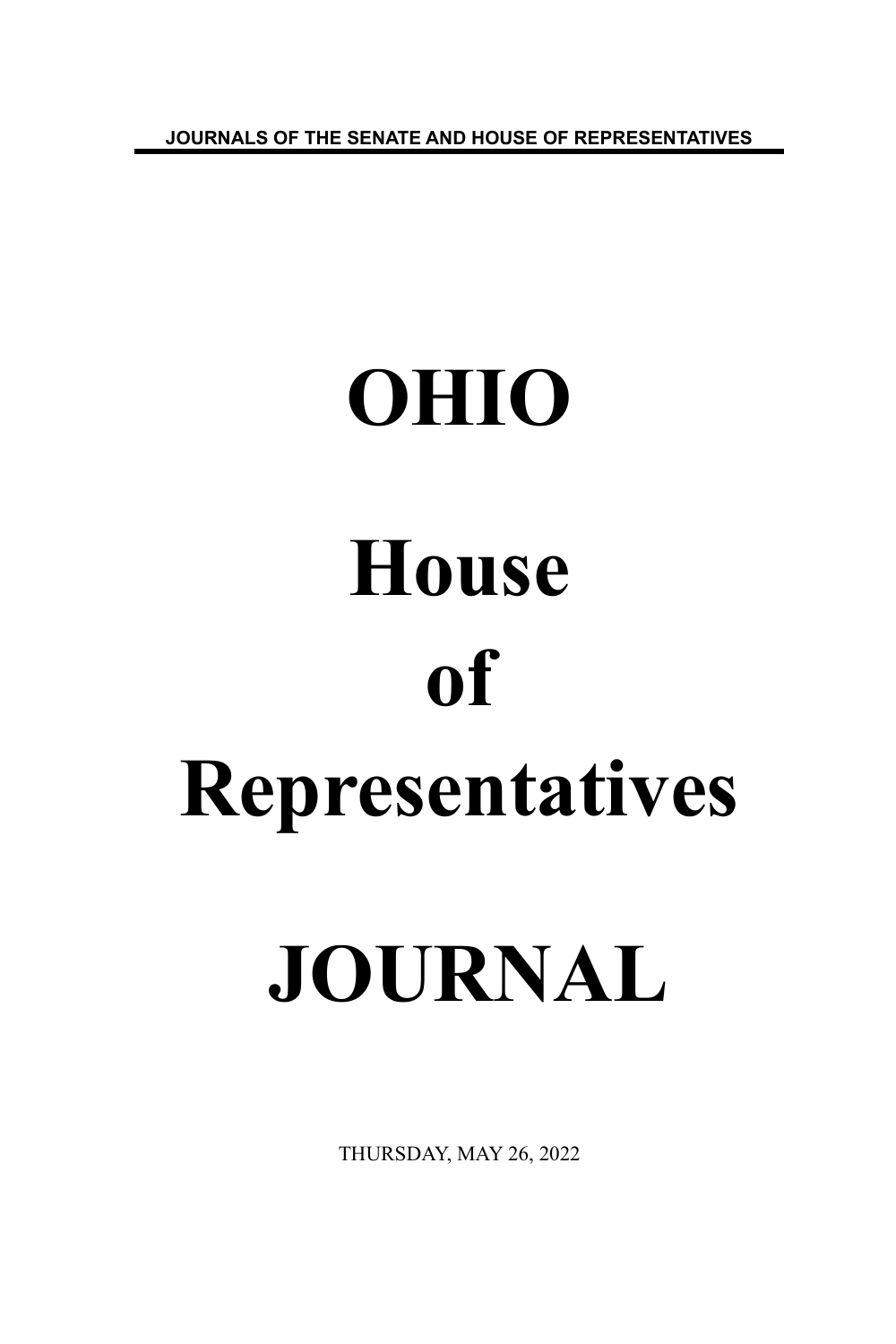2817

# ONE HUNDRED SIXTY-SECOND DAY Hall of the House of Representatives, Columbus, Ohio **Thursday, May 26, 2022, 9:00 o'clock a.m.**

The House met pursuant to adjournment.

Pursuant to House Rule No. 23, the Clerk called the House to order.

Representative Jones was selected to preside under the Rule.

The journal of yesterday was read and approved.

#### **INTRODUCTION OF BILLS**

The following bill was introduced:

**H. B. No. 689 -** Representative Seitz.

Cosponsors: Representatives Lampton, Johnson, Carruthers, Troy, Schmidt, Bird, Young, T., Galonski, Plummer, Holmes.

To amend sections 2901.13, 3797.01, 3797.04, 3797.10, and 3797.12 and to repeal section 3797.11 of the Revised Code to impose a civil penalty, rather than a criminal penalty, on a person who fails to register with the childhood sexual abuse civil registry, to eliminate the residence restriction on such person, and to extend the limitation period for prosecuting a violation of the law requiring certain persons to report child abuse or neglect under certain circumstances.

Said bill was considered the first time.

#### **REPORTS OF STANDING AND SELECT COMMITTEES AND BILLS FOR SECOND CONSIDERATION**

Representative Miller, A. submitted the following report:

The standing committee on Armed Services and Veterans Affairs to which was referred **H. B. No. 581**-Representatives Miller, J., Holmes, having had the same under consideration, reports it back and recommends its passage.

RE: ALLOW COUNTY CREDIT CARD CHARGES FOR CERTAIN VETERANS ASSISTANCE

Representative Loychik moved to amend the title as follows:

Add the names: "Miller, A., Sheehy"

| ADAM C. MILLER      | RICHARD D. BROWN      |
|---------------------|-----------------------|
| SARAH FOWLER ARTHUR | <b>JENNIFER GROSS</b> |
| ADAM HOLMES         | LATYNA M. HUMPHREY    |
| BRIAN E. LAMPTON    | TRACY M. RICHARDSON   |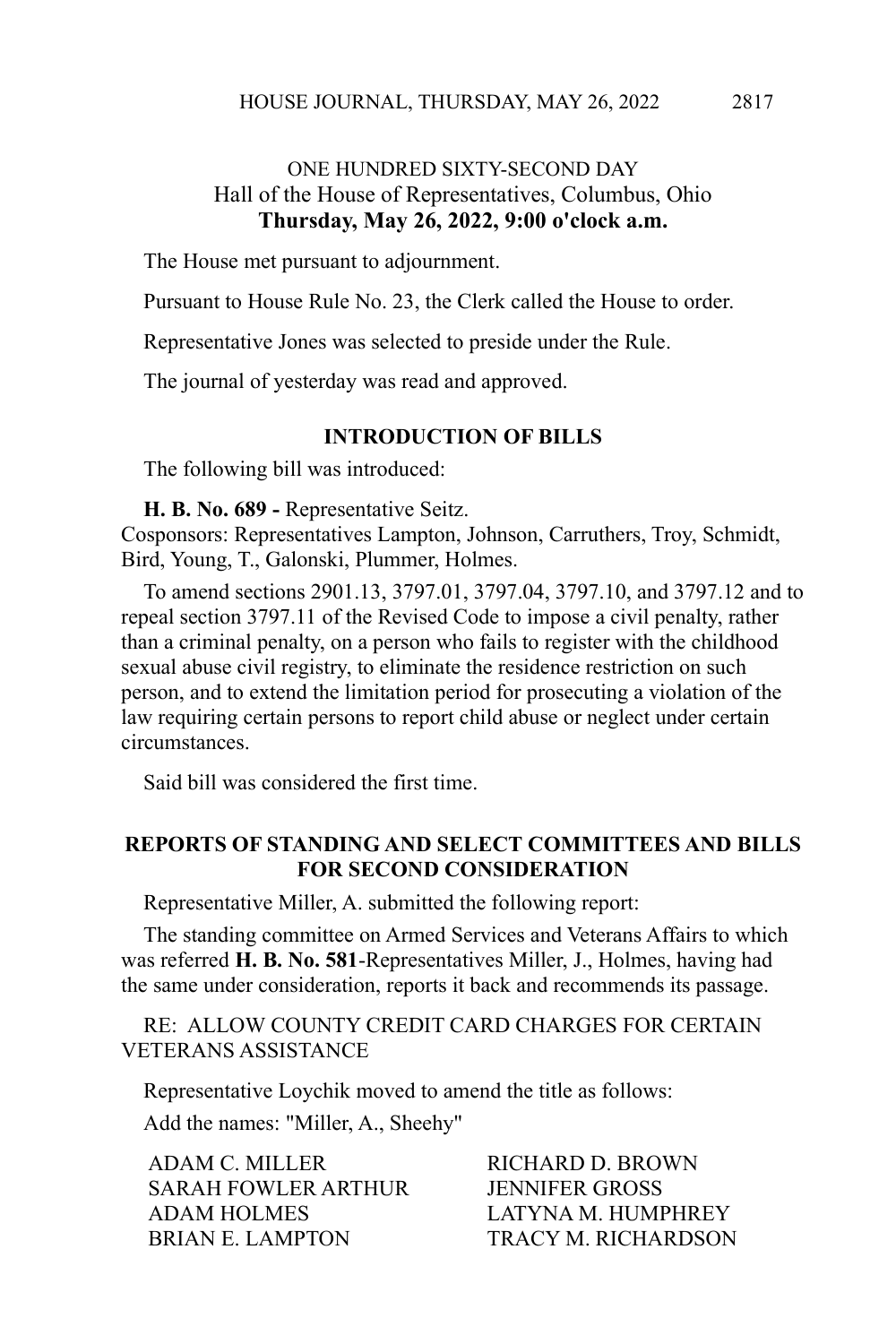## MICHAEL SHEEHY CASEY WEINSTEIN

The report was agreed to.

The bill was ordered to be engrossed and placed on the calendar.

Representative Miranda submitted the following report:

The standing committee on Insurance to which was referred **H. B. No. 608**- Representatives White, West, et al., having had the same under consideration, reports it back and recommends its re-referral to the committee on Rules and Reference.

RE: REQUIRE HEALTH PLAN AND MEDICAID COVERAGE OF BIOMARKER TESTING

THOMAS E. BRINKMAN JR. BRIAN E. LAMPTON KRISTIN BOGGS JON CROSS BILL DEAN MARK FRAIZER KRIS JORDAN THOMAS F. PATTON JASON STEPHENS BRIDE ROSE SWEENEY TERRENCE UPCHURCH

The report was agreed to.

The bill was ordered to be engrossed and re-referred to the committee on Rules and Reference.

Message from the Senate

Mr. Speaker:

I am directed to inform the House of Representatives that the Senate has adopted the following joint resolution in which the concurrence of the House is requested:

**Am. S. J. R. No. 5** - Senator Gavarone

Cosponsors: Senators Manning, Antani, Brenner, Cirino, Hackett, Hoagland, Hottinger, Johnson, Peterson, Reineke, Romanchuk, Rulli, Schaffer, Schuring, Wilson

Proposing to amend Section 9 of Article I of the Constitution of the State of Ohio to eliminate the requirement that the amount and conditions of bail be established pursuant to Section 5(b) of Article IV of the Constitution of the State of Ohio, and instead allow the courts to use factors such as public safety, including the seriousness of the offense, and a person's criminal record, the likelihood a person will return to court, and any other factor the General Assembly may prescribe.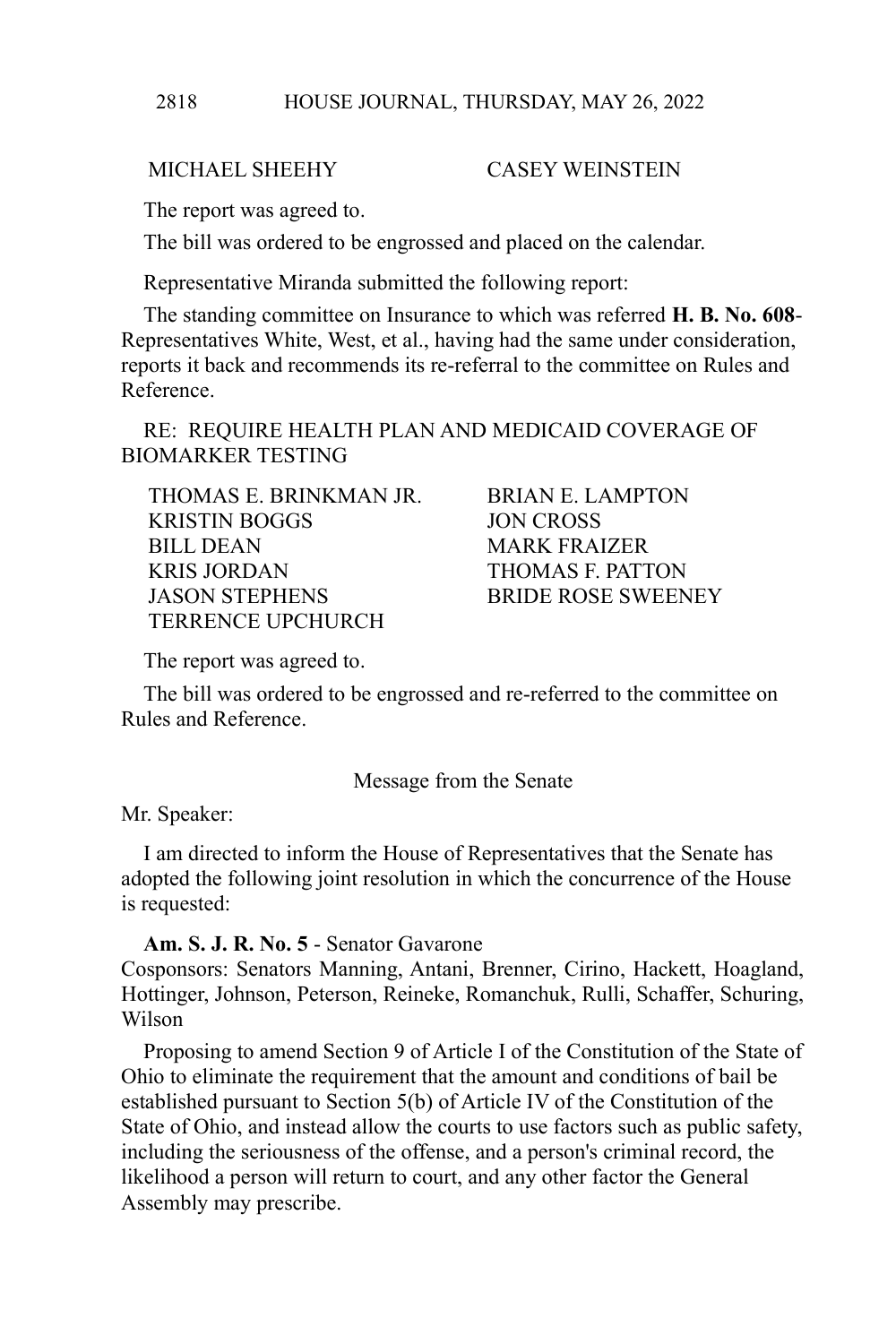Attest: Vincent L. Keeran, Clerk.

Said joint resolution was considered the first time.

## Message from the Senate

Mr. Speaker:

I am directed to inform the House of Representatives that the Senate has passed the following bills in which the concurrence of the House is requested:

## **Sub. S. B. No. 202** - Senators Hackett, Antonio

Cosponsors: Senators Maharath, Cirino, Craig, Brenner, Romanchuk, Yuko, Manning, Blessing, Gavarone, Hottinger, Johnson, Kunze, Peterson, Rulli, Schaffer, Schuring, Thomas, Wilson

To enact sections 2131.03, 2131.031, 2131.032, 2131.033, 2131.034, 2131.035, and 2131.036 of the Revised Code to prohibit a person's disability from being the basis to deny or limit custody, parenting time, visitation, adoption, or service as a guardian or foster caregiver, regarding a minor.

# **Am. S. B. No. 299** - Senator Schaffer

Cosponsors: Senators Cirino, Reineke, Lang

To amend section 505.60 of the Revised Code to expand the category of township employees who are considered part-time for purposes of health coverage and to declare an emergency.

Attest: Vincent L. Keeran, Clerk.

Said bills were considered the first time.

Message from the Senate

Mr. Speaker:

I am directed to inform the House of Representatives that the Senate has concurred in the House amendments to:

**Am. S. B. No. 236** - Senators Wilson, Lang – et al.

Attest: Vincent L. Keeran, Clerk.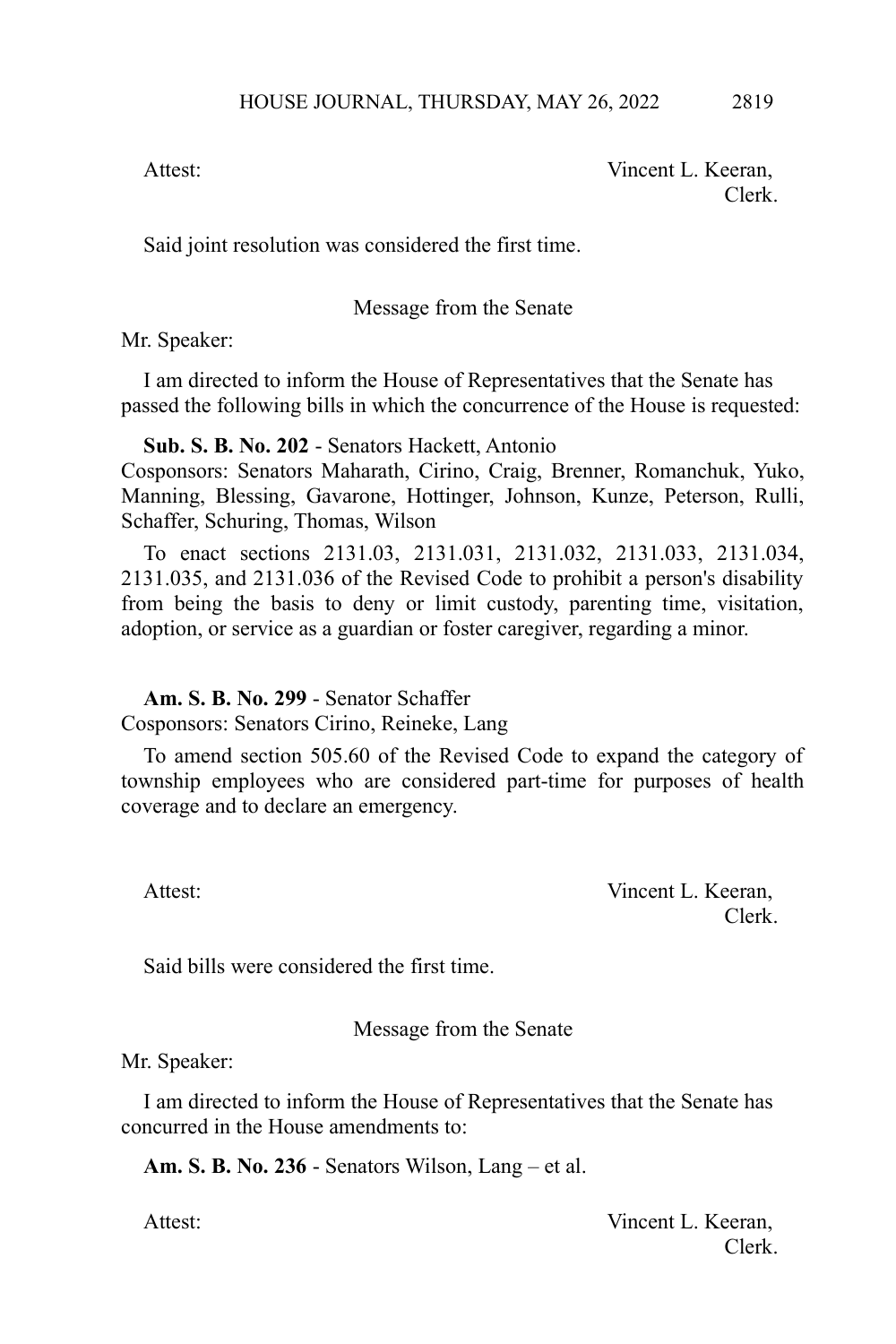Message from the Senate

Mr. Speaker:

I am directed to inform the House of Representatives that the Senate has concurred in the House amendments to:

**Sub. S. B. No. 15** - Senator Wilson – et al.

Attest: Vincent L. Keeran, Clerk.

#### Message from the Senate

Mr. Speaker:

I am directed to inform the House of Representatives that the Senate has concurred in the passage of the following bills:

**H. B. No. 340** - Representatives Bird, Blackshear

Cosponsors: Representatives Smith, K., Click, Creech, Galonski, Crossman, Carfagna, Troy, Stewart, Grendell, Weinstein, Gross, Sobecki, John, Stephens, Fowler Arthur, Miller, A., Sheehy, Wiggam, Kelly, Humphrey, Abrams, Baldridge, Boggs, Boyd, Brent, Brown, Carruthers, Cross, Denson, Edwards, Ferguson, Ghanbari, Ginter, Hall, Hicks-Hudson, Hillyer, Holmes, Hoops, Howse, Jarrells, Johnson, Jones, Kick, Koehler, Lampton, Leland, Lepore-Hagan, Lightbody, Manning, McClain, Miller, J., Miller, K., Miranda, O'Brien, Oelslager, Pavliga, Plummer, Powell, Ray, Riedel, Robinson, Russo, Schmidt, Skindell, Smith, M., Stein, Swearingen, Sweeney, Sykes, Upchurch, West, White, Wilkin, Young, B., Young, T., Speaker Cupp Senators Antonio, Blessing, Brenner, Cirino, Craig, Dolan, Gavarone, Hackett, Hoagland, Hottinger, Johnson, Kunze, Lang, Manning, O'Brien, Peterson, Reineke, Roegner, Romanchuk, Rulli, Schaffer, Schuring, Sykes, Thomas, Williams, Wilson, Yuko

To enact section 5.2527 of the Revised Code to designate September as "International Underground Railroad Month."

# **Am. H. B. No. 427** - Representatives White, Manchester

Cosponsors: Representatives Plummer, LaRe, Carfagna, Loychik, Young, T., Click, Koehler, Schmidt, John, Lanese, Riedel, Bird, Manning, Holmes, Johnson, Fowler Arthur, Richardson, Cutrona, Gross, Troy, Miller, A., Abrams, Boggs, Boyd, Brent, Brown, Carruthers, Cross, Crossman, Edwards, Fraizer, Galonski, Ghanbari, Ginter, Hicks-Hudson, Humphrey, Ingram, Jarrells, Jones, Kick, Leland, Lightbody, Liston, Miller, J., Miller, K., Miranda, O'Brien, Oelslager, Patton, Pavliga, Robinson, Roemer, Russo, Smith, M., Stein, Upchurch, Weinstein, West, Speaker Cupp Senators